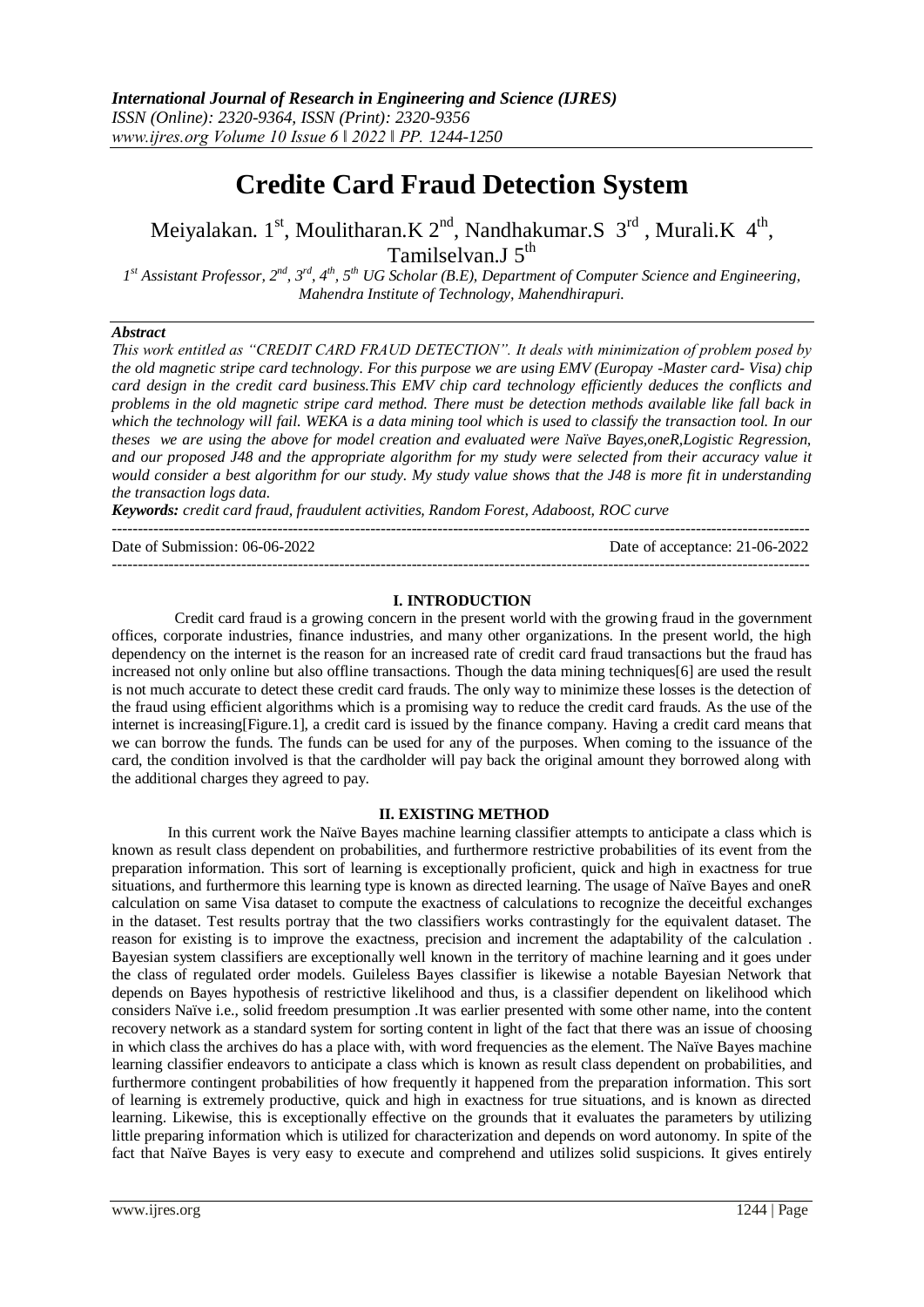precise outcomes and furthermore it has been demonstrated again and again the time that Naïve Bayes works viably in different territories identified with machine learning

### **IV. PROPOSED SYSTEM**

The main aim of this paper is to classify the transactions that have both the fraud and non-fraud transactions in the dataset using algorithms like that the Random Forest and the Adaboost algorithms. Then these two algorithms are compared to choose the algorithm that best detects the credit card fraud transactions. The process flow for the credit fraud detection problem [Figure.3.]includes the splitting of the data, model training, model deployment, and the evaluation criteria. Figure.3 Process Flow The detailed architecture diagram for the credit card fraud detection system [Figure. 4.] includes many steps from gathering dataset to deploying model and performing analysis based on results. In this model we take the Kaggle credit card fraud dataset and pre-processing is to be done for the dataset. Now to prepare the model we have to split the data into the training data and the testing data. We use the training data to prepare the Random Forest and the Adaboost models. Then we develop both the models. Finally, the accuracy, precision, recall, and F1-score is calculated for bot the models. Finally the comparison of the credit card fraud transactions more accurately



Figure 1. Process flow diagram

The detailed architecture diagram for the credit card fraud detection system [Figure. 4.] includes many steps from gathering dataset to deploying model and performing analysis based on results. In this model we take the Kaggle credit card fraud dataset and pre-processing is to be done for the dataset. Now to prepare the model we have to split the data into the training data and the testing data. We use the training data to prepare the Random Forest and the Adaboost models. Then we develop both the models. Finally, the accuracy, precision, recall, and F1-score is calculated for bot the models. Finally the comparison of the credit card fraud transactions more accurately.

### **4.1. Random forest algorithm:**

The Random Forest algorithm [Figure. 5]is one of the widely used supervised learning algorithms. This can be used for both regression and classification purposes. But, this algorithm is mainly used for classification problems. Generally, a forest is made up of trees and similarly, the Random Forest algorithm creates the decision trees on the sample data and gets the prediction from each of the sample data. Then Random Forest algorithm is an ensemble method. This algorithm is better than the single decision trees because it reduces the over-fitting by averaging the result.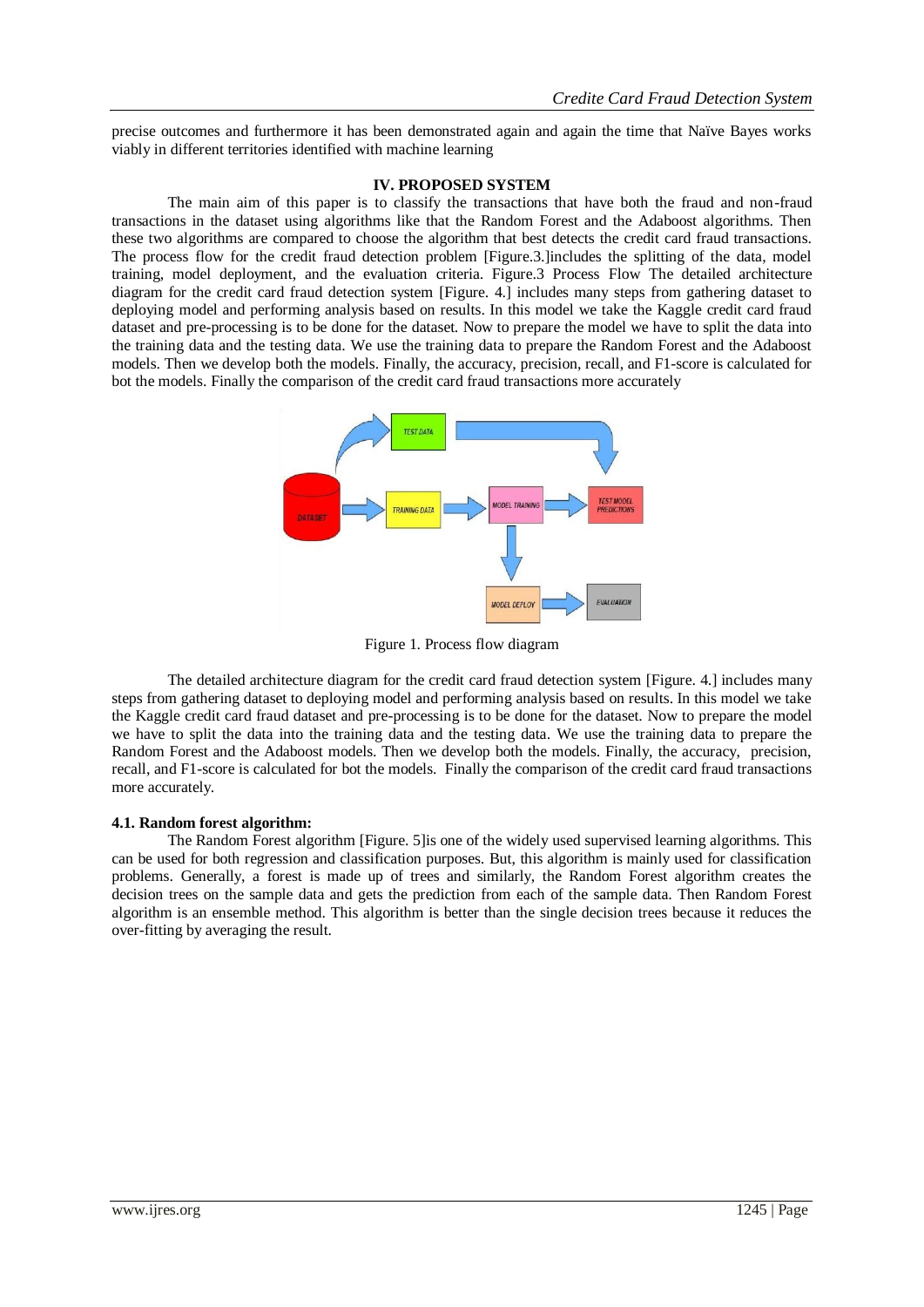

Figure.2.Random forest algorithm

1. Take the Kaggle credit card fraud dataset that is trained and randomly select some of the sample data. 2. Using the randomly created sample data now creates the Decision Trees that are used to classify the cases into the fraud and non-fraud cases.

3. The Decision Trees are formed by splitting the nodes, the nodes which have the highest Information

gain make it as the root node and classify the fraud and non-fraud cases. 4. Now the majority vote is performed and the decision Trees may result in 0 as output which includes that these are the non-fraud cases.

5. Finally, we find the accuracy, precision, recall, and F1 -score for both the fraud and non-fraud cases.

### *Random Forest algorithm*

```
Algorithm Random Forest : To generate c classifiers: 
           For i=1 to c do 
           Randomly select the training data D with 
           replacement to produce Di 
           Create a root node N containing Di and cell 
Build Tree(N) End for 
Majority Vote 
Build Tree(N) 
         Randomly select x\% of all the possible splitting
features in N 
        Select the features F that has the highest Information
```
A gain for further splitting Gain  $(T,X)$ =Entropy  $(T)$ -Entropy $(T,X)$ Now to calculate the entropy we use,<br> $E(S) = \sum_{i=1}^{c} (-Pi \log Pi)$ Create f child nodes For i=1 to f do Set contents f N to Di Call Build Tree(Ni) End for

End

# **4.2.Adaboost algorithm:**

Boosting is one of the ensemble techniques. This algorithm is used to build strong classifiers from weaker classifiers. This can be done by building a strong model by using a weak model in the series. Initially, a model is built from the training data. Then the second model is built from the first model by correcting the errors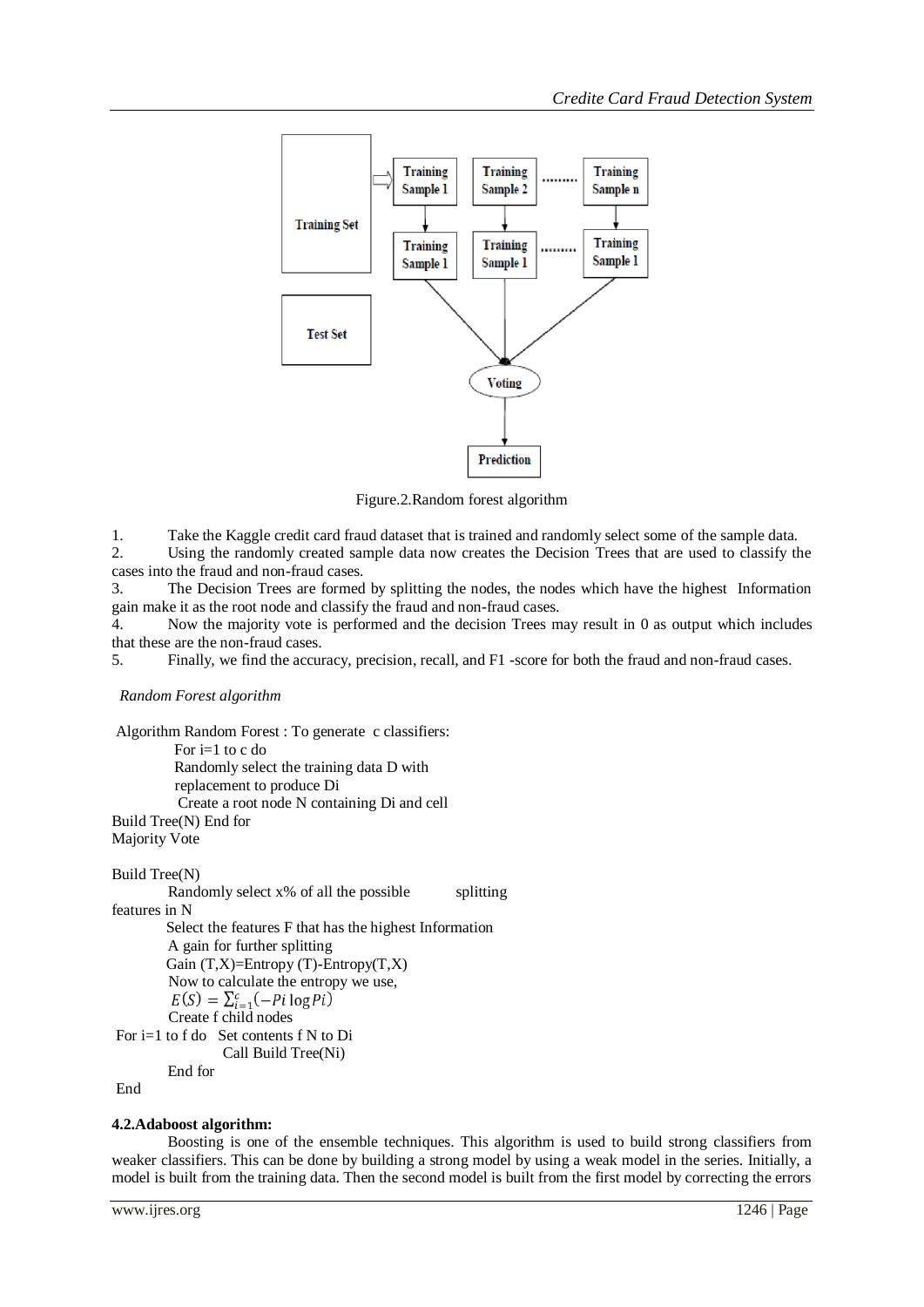that represent in the model that is created before. This is a repetitive process and is continued until either the maximum number of models is added or the complete training dataset is predicted correctly. Adboost was one of the most successful boosting algorithms that were developed for the binary classification.



The short name for Adaboost is adaptive boosting. It is best used with weak learners. This Adaboost boosting technique [Figure. 6]combines the multiple weak classifiers into a strong classifier. Adaboost algorithm can be used with short decision trees. The way the Adaboost is created is such that initially at first the nodes are created and the tree is made, then the performance of the tree on each of the instances is checked. Also, a weight is assigned. The training data that is hard to predict is the one that gives more weight. The Adaboost algorithm is a powerful classifier that works well on both the basic and complex problems. The disadvantage of this algorithm is that this algorithm is mostly sensitive to noisy data. This algorithm is also sensitive to outliers.

Steps for Adaboost Algorithm

1. The Kaggle credit card fraud dataset is taken and is trained. Randomly select some of the sample data.

2. Using the randomly created sample data now creates the decision trees sequentially for classifying the fraud and non-fraud cases.

3. The decision trees are formed initially. This can be done by splitting the node based on which has the highest information gain, make it as the root node, and classify the fraud and non-fraud cases.

4. Now calculate the error rate, performance, and update the weights of the fraud and non-fraud transactions that are incorrectly classified.

5. Now majority vote is performed and the decision trees may result as output which indicates the nonfraud cases.

6. The decision trees may output 1 which indicates that it is a fraud case.

7. Finally, we find the accuracy, precision, recall, and F1-score for both the fraud and non-fraud cases.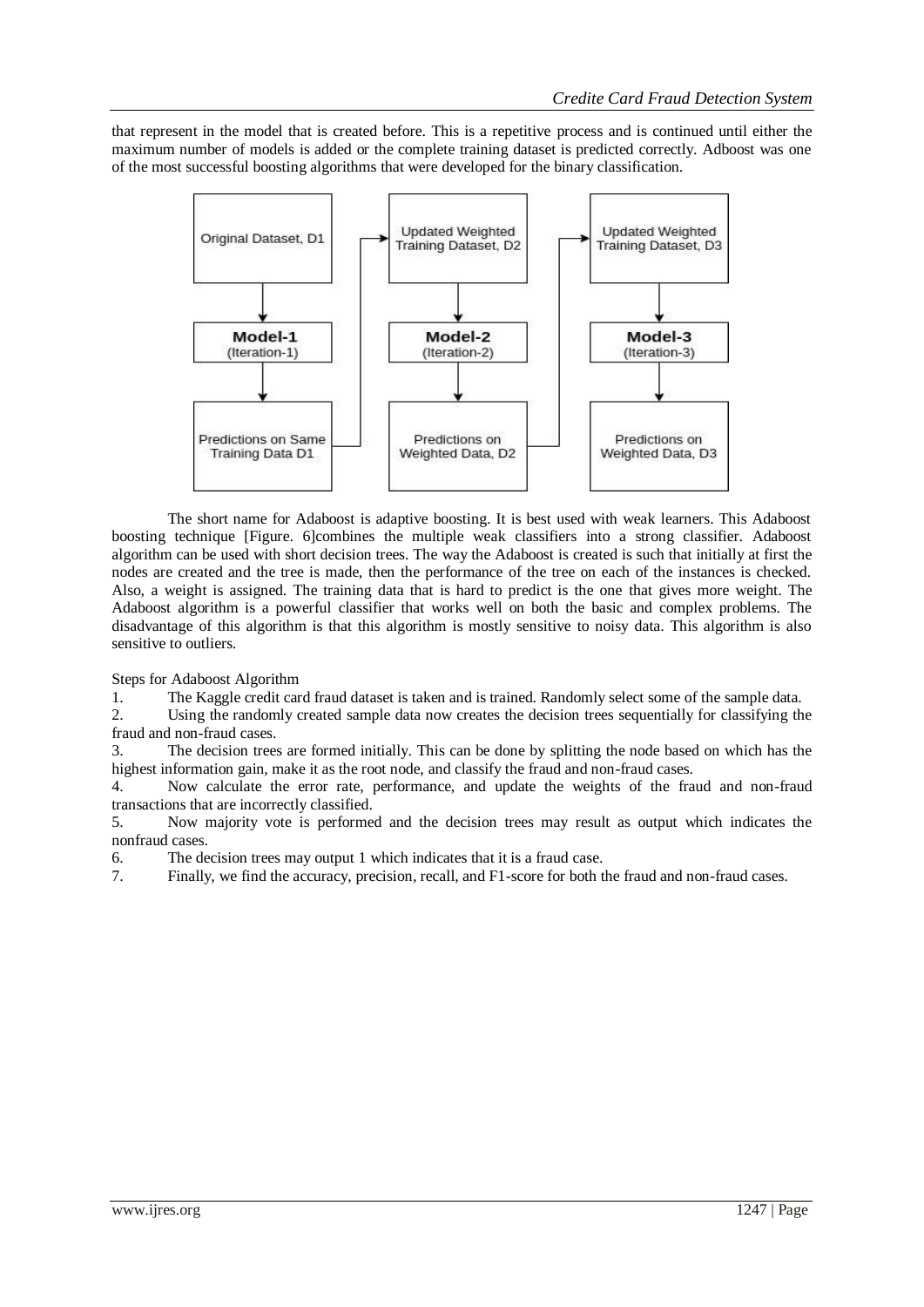# **4.4 Architecture Diagram**



**V.KEY RESULTS**

# **5.1 Main widow frame:**

| $\mathbb{E}_{\kappa} \boxtimes$<br>$\Box$ Admin<br>66666666<br>CREDIT CARD CRIME DETECTION |  |  |  |
|--------------------------------------------------------------------------------------------|--|--|--|
|                                                                                            |  |  |  |
|                                                                                            |  |  |  |
|                                                                                            |  |  |  |
|                                                                                            |  |  |  |
|                                                                                            |  |  |  |
|                                                                                            |  |  |  |

# **5.2 Classification And Detection Frame:**

This form helps to load credit card dataset as Attribute related file format and to classify using list of algorithm with our proposed system.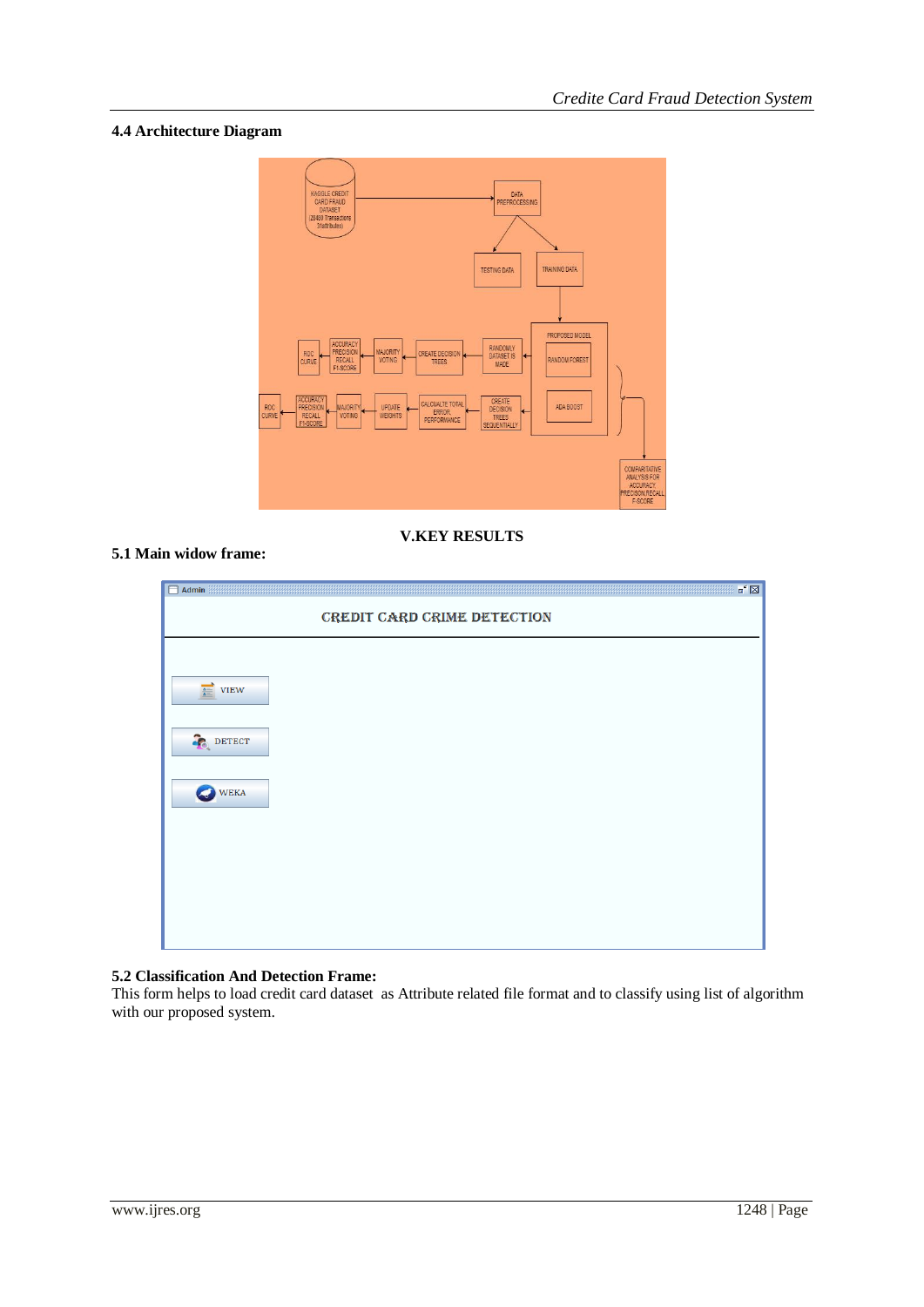| Weka                            |                                    | $\overline{\mathbf{u}}^{\mathbf{c}}$<br>$\boxtimes$ |  |
|---------------------------------|------------------------------------|-----------------------------------------------------|--|
| <b>WEKA CLASSIFICATION</b>      |                                    |                                                     |  |
| Choose Arff File                |                                    | <b>Browse</b>                                       |  |
| Select Classification Algorithm | NaiveBayes<br>$\blacktriangledown$ | Classify                                            |  |
| Data Set                        |                                    | <b>Classification Result</b>                        |  |
|                                 |                                    |                                                     |  |
|                                 |                                    |                                                     |  |
|                                 |                                    |                                                     |  |
|                                 |                                    |                                                     |  |
|                                 |                                    |                                                     |  |
|                                 |                                    |                                                     |  |

### **5.3. Detectin using proposed work:**

This form helps to select and classify credit card dataset using our proposed work.

| Weka                                                                                                                                                                                                                                                                                                                                                                   | $\mathbf{u}^{\mathbf{c}}$<br>⊠                                                                                                               |  |  |
|------------------------------------------------------------------------------------------------------------------------------------------------------------------------------------------------------------------------------------------------------------------------------------------------------------------------------------------------------------------------|----------------------------------------------------------------------------------------------------------------------------------------------|--|--|
| <b>WEKA CLASSIFICATION</b>                                                                                                                                                                                                                                                                                                                                             |                                                                                                                                              |  |  |
| Choose Arff File<br>Select Classification Algorithm                                                                                                                                                                                                                                                                                                                    | C:\Users\admin\Documents\cred<br><b>Browse</b><br><b>NaiveBayes</b><br>Classify<br>$\overline{\phantom{a}}$<br><b>NaiveBaves</b><br>Logistic |  |  |
| Data Set<br>1,26.17,12.5,1,4,8,1.25,0,0,0,1,2,0,18,0                                                                                                                                                                                                                                                                                                                   | <b>Classification Result</b><br>OneR<br><b>148</b>                                                                                           |  |  |
| 0,22.75,6.165,2,6,4,0.165,0,0,0,0,2,220,1001,0<br>1,23,0.75,2,7,4,0.5,1,0,0,1,1,320,1,0<br>1,25.67,0.29,1,8,4,1.5,0,0,0,1,2,160,1,0<br>1,48.58,0.205,1,4,4,0.25,1,1,11,0,2,380,2733,1<br>1.21.17.0.2.8.4.0.5.0.0.0.1.1.0.1.0<br>1,35,25,16,5,1,8,4,4,1,0,0,0,2,80,1,0<br>0,22.92,11.585,2,13,4,0.04,1,0,0,0,2,80,1350,1<br>0,48.17,1.335,2,3,7,0.335,0,0,0,0,2,0,121,0 |                                                                                                                                              |  |  |
| 1,43,0.29,1,13,8,1.75,1,1,8,0,2,100,376,1<br>1,31.57,10.5,2,14,4,6.5,1,0,0,0,2,0,1,1<br>1,20.67,0.415,2,8,4,0.125,0,0,0,0,2,0,45,0<br>0,18.83,9.54,2,6,4,0.08500,1,0,0,0,2,100,1,1<br>0,27.42,14.5,2,14,8,3.085,1,1,1,0,2,120,12,1<br>$1,41,0.04,2,10,4,0.04,0,1,1,0,1,560,1,1$<br>⊋                                                                                   |                                                                                                                                              |  |  |

# **5.4. Result Analysis Form:**

In this form that helps to predict the result of classification using our proposed work.